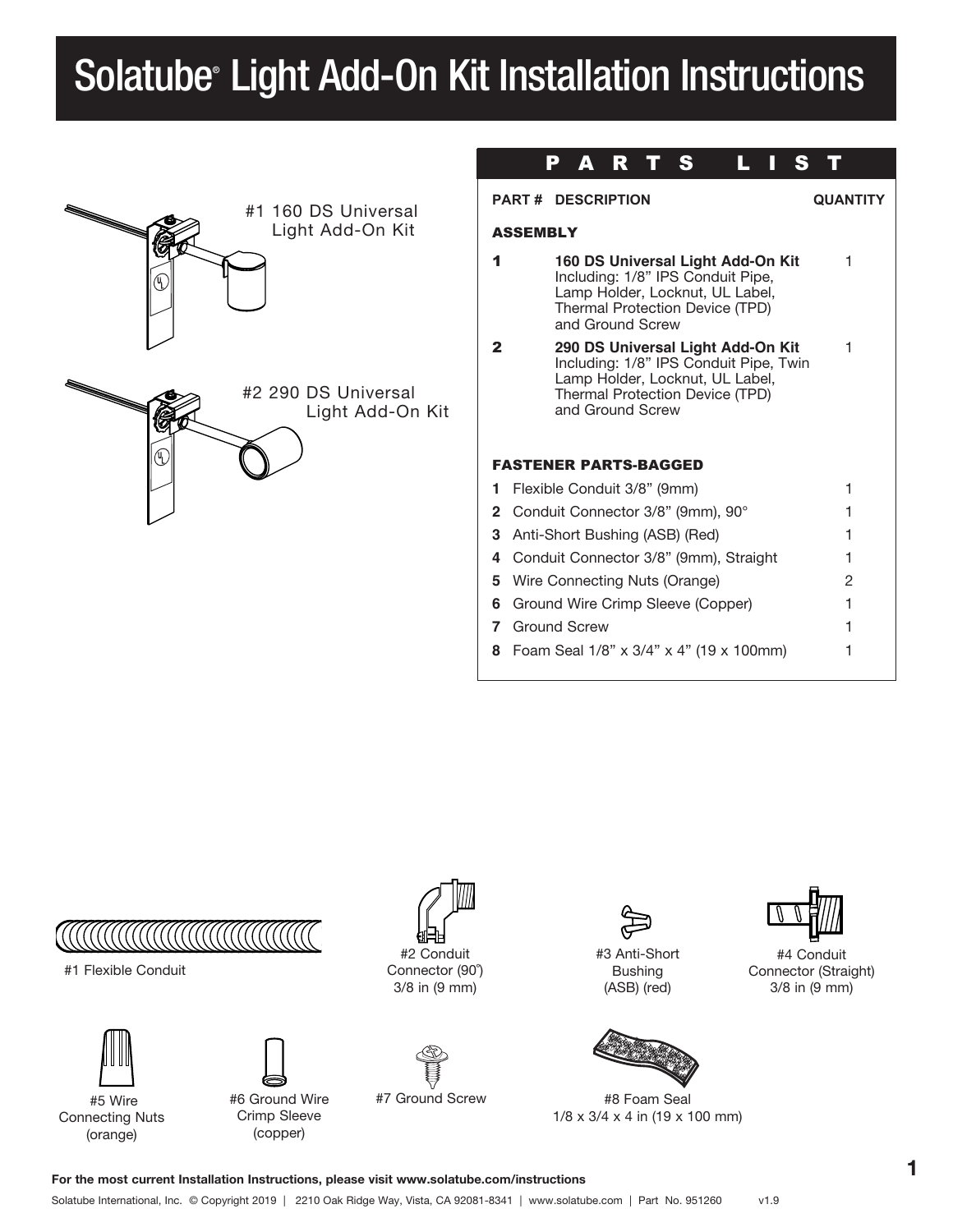# WARNING

## **Do not proceed with the installation until you have read the entire instructions, including these warnings. (Use of materials or methods not authorized by Solatube International will result in an invalid warranty.)**

Solatube International, Inc. (seller) assumes no responsibility or obligation whatsoever for the failure of an architect, contractor, installer, or building owner to comply with all applicable laws, ordinances, building codes, electrical codes, energy codes, fire and safety codes and requirements, roof warranties and adequate safety precautions. Installation of this product should be attempted only by individuals skilled in the use of the tools and equipment necessary for installation. Protect yourself and all persons and property during installation. If you have any doubt concerning your competence or expertise, consult a qualified expert before proceeding.

## Install at your own risk!

Solatube product installations may be dangerous and include the potential for death, personal injury and property damage. The hazardous conditions include but are not limited to the following:

- **During installation, the Solatube Daylighting System's reflective tubes may focus sunlight, causing intense heat or fire. Remove protective film only after the parts have been installed. Prior to and during installation, do not leave tubes in contact with combustible materials or unattended, especially near direct sunlight. Avoid skin burns.**
- Solatube Daylighting System and Solar Star products may have sharp edges. Always wear leather or canvas gloves while handling and installing products.
- Solatube product installations require climbing and working at dangerous heights, including on ladders, scaffolding, roofs and in attic spaces. Risk of death, personal injury and property damage may result from a fall, or from falling objects. Use extreme caution to minimize risk of accidental injury, including, but not limited to the following procedures:
	- Clear area below your work space of all people, animals and other items.
	- $\blacksquare$  Avoid working on surfaces that are slippery or wet.
	- $\blacksquare$  Use foot-wear with excellent traction.
		- **Day Day System** Daylighting System. To light a specific area, not in the system of the system over the system over the area, not in the system over the area, not in the center of the room. This will prevent the desired th
		- $\blacksquare$  Work only in calm dry weather.
	- When in the attic, ensure that your weight is supported at all times with structurally sound framing; drywall material is not designed to carry a person's weight.
- To reduce the risk of fire, electric shock, and personal injury, basic safety precautions should always be followed when using electric tools, including always wearing safety goggles or other suitable eye protection, and ensuring work area is clear of all electrical wires, gas pipes, water pipes, and other obstacles. Installation with damaging its waterproofing properties or weakening the building structure. The building structure or weakening the building structure. The building structure or weakening struc
- When working in the attic or other dusty areas, use of a mask or respirator is recommended to avoid lung irritation. Attic spaces may be dark, confined, and subject to extreme temperatures. Beware of sharp protruding objects. Do not attempt installation without having someone within range of your voice or close enough to come to your aid if necessary.
- Solatube products are not designed to withstand the weight of a person, tools or other objects. Walking or placing objects on the system could cause personal injury and property damage. If the product is damaged, the structural capacity may be weakened; therefore the system should be repaired immediately. For safe installation and use, do not deviate from these installation instructions.

## For all electrical components

■ Before installing, servicing, or cleaning unit, switch power off at service panel and lock service panel to prevent power from becoming switched on accidentally. When the service disconnecting means cannot be locked, securely fasten a prominent warning device such as a tag to the service panel. **Install Solatube Daylight Dimmer only on a properly aligned Solatube Daylight Dimmer only on a proper** 



# **IN** Light Add-On Kit Installation Tips

- This product is to be installed by qualified electricians only. Disconnect power before installation.
- $\blacksquare$  "FOR USE IN NON-FIRE-RATED INSTALLATIONS ONLY."
- Thermally protected "TYPE IC" (insulation may contact housing).
- "ACCESS ABOVE CEILING REQUIRED."
- "SUITABLE FOR DAMP LOCATIONS." Use only as a component of Solatube Daylighting System products.
- "MIN. 60°C SUPPLY CONDUCTORS."
- Intended for installation with 1/2 in (12.7mm) minimum spacing from the fixture to cavity surfaces (side wall and overhead building member) and 1 in (25.4mm) minimum spacing to adjacent fixtures.
- Blinking light may indicate improper lamp wattage or type, or insulation is too close to fixture, or other condition causing overheating. **Caution**
- **Prefabricat** Hire and electrical shock. Most dwellings built before 1985 have supply wire rated 60° C.
- To reduce the risk of fire, use only:
	- **For the most current Installation Instruction Instructions**  Any Medium Base E26 Lamp Rated 23 Watt Maximum (LED, Compact Fluorescent (CFL), or Incandescent), Maximum Overall Length (MOL) 4 3/4 in (120 mm)
- $\blacksquare$  Minimum thickness of metal tubing is 0.018 in (0.47mm) 2

#### For the most current Installation Instructions, please visit www.solatube.com/instructions .

Solatube International, Inc. © Copyright 2019 | 2210 Oak Ridge Way, Vista, CA 92081-8341 | www.solatube.com | Part No. 951260 v1.9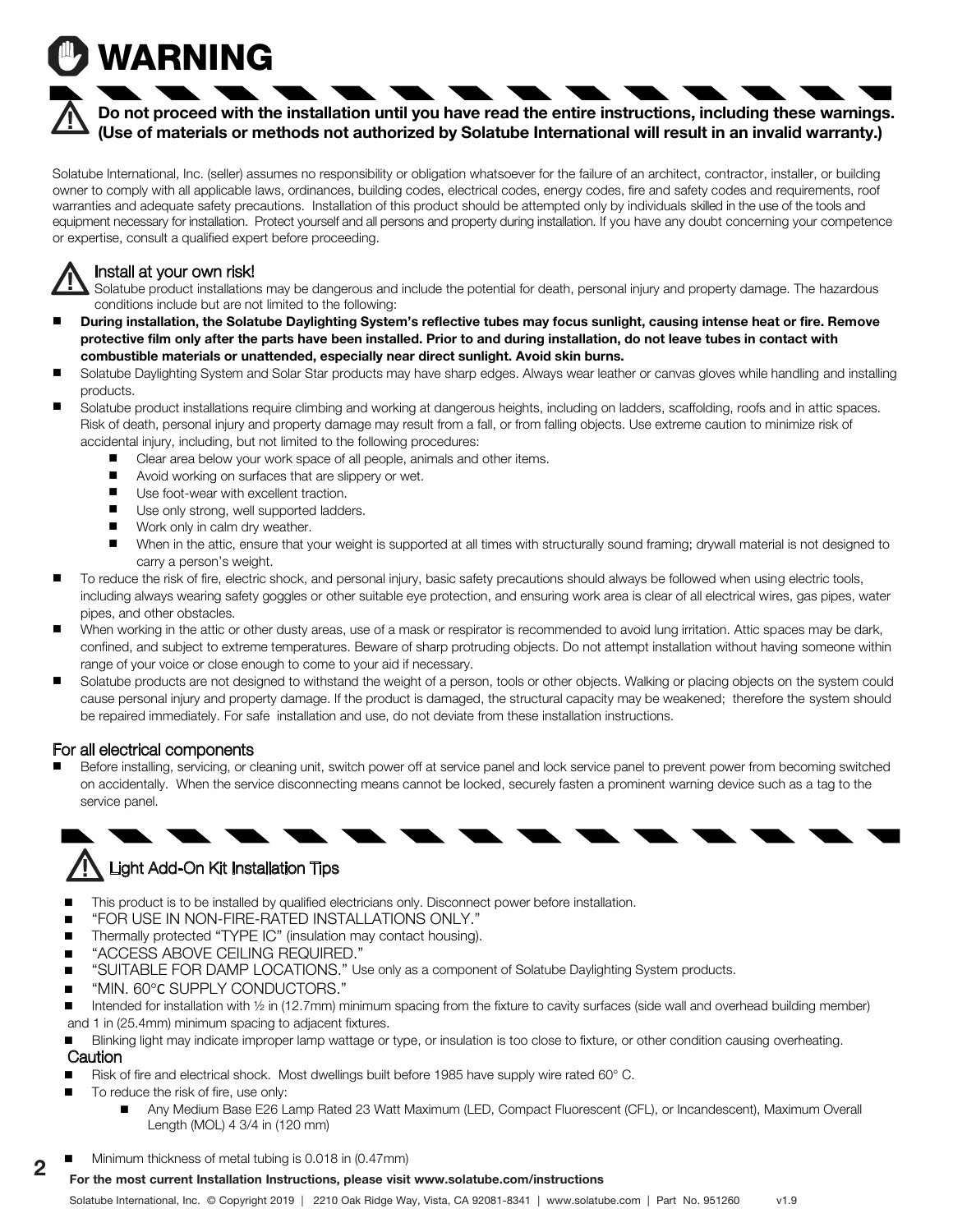#### SPECIFICATIONS: Light Add-On Kit - 160 DS Universal, 290 DS Universal

Fixture: Universal Light Add-On Kit Supply: 120volt - 60Hz Amps: 160 DS - .19 290 DS - .38 Amp Cycle: 60 Cycle 60 Cycle 60 Cycle Bulb: Any Medium Base E26 Lamp Rated 23 Watt Maximum (LED, Compact Fluorescent (CFL), or Incandescent), Total Maximum Length 4 3/4 in (120 mm)



### ASSEMBLY LAMP BRACKET-LOCATION

**Step 1.** Follow Solatube Brighten Up® Series standard instructions to assemble the Bottom Tube and ceiling ring. Using a spur bit, bore a 7/8" (22.2mm) diameter hole through the tube wall, located 7 1/2" (190mm) up from the bottom of the Bottom Tube.

WARNING: DO NOT MODIFY LOCATION. ALTERATION OF DISTANCE SPECIFIED VOIDS WARRANTY AND IMPAIRS SAFE TEMPERATURE PERFORMANCE.

#### LAMP BRACKET-HOUSING ASSEMBLY

**Step 2.** Peel protective liner from the Bottom Tube prior to attaching the lamp bracket. Thread the wires out through the 7/8" (22.2mm) hole in the tube, then through 90° conduit connector (Diagram A). Push the connector through the tube wall and lamp bracket. For 160 DS Add-On Kit: Adjust the bracket and single lampholder to face down (Diagram A). For 290 DS Add-On Kit: Adjust the bracket and twin lamp holder so that the lamp sockets face the sides of the tube (Diagram  $B$ ). Turn the connector to face the junction box and secure it with the connector locknut (min 2 threads) **(Diagram B).** Remove the cap from the back of the 90° connector and wrap the foam seal around the wires. Using a slotted screwdriver, push the foam into the connector to form a dust seal. Replace the cap (Diagram B).

#### CONDUIT/JUNCTION BOX ASSEMBLY

Step 3. Feed the wires through the flexible conduit. Insert the anti-short bushing (ASB) over the wires between the conduit and the 90˚ connector so the cone of the ASB enters the conduit (Diagram B).

Fit the conduit into the 90˚ connector and tighten screws. At opposite end of conduit, push the exposed wires through the straight connector and screw connector into the conduit. Feed wires into junction box, then fasten conduit connector to box with connector locknut (Diagram D). Junction box not provided- can obtain at local hardware store.